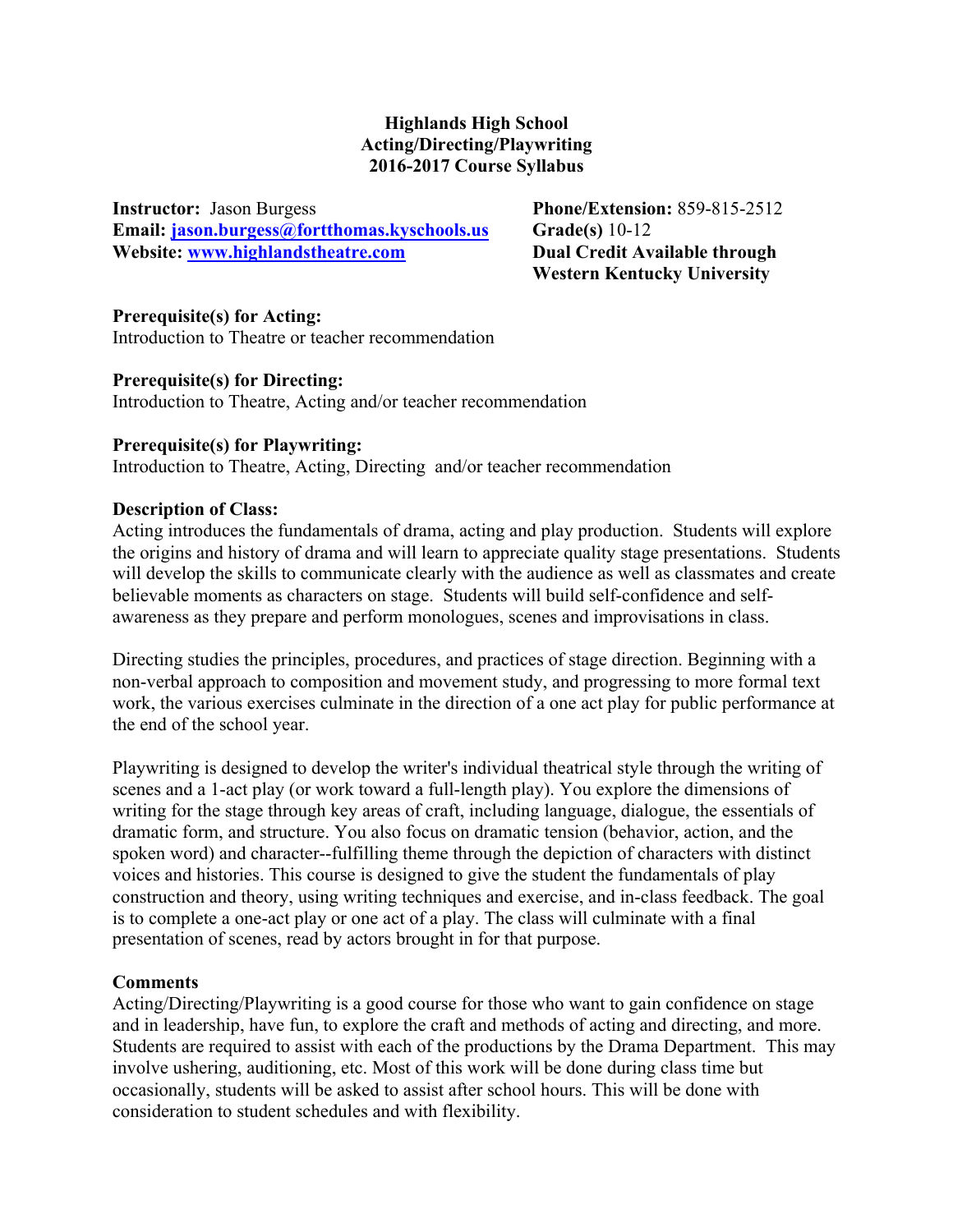# **Objectives**

In Acting, students who succeed in this class will:

- Develop concentration, overcome self-consciousness and deal with stage fright positively
- Use voice and movement expressively, creatively and with originality
- Work to create trust and make believable connections with fellow actors
- Identify and create basic elements of drama
- Strive to excel and work beyond one's comfort zone
- Appreciate and understand live theatre
- Apply and demonstrate acting styles, methods, and techniques through script analysis and performances
- Read and analyze a variety of works from theatrical literature.
- Develop listening, speaking, and observation skills.

In Directing, students who succeed in this class will:

- Develop the ability to analyze a text for dramatic action
- Incorporate ideas and concepts from various art forms in order to analyze dramatic texts.
- Articulate an "approach" for the direction of a playtext
- Be able to articulate their vision to core theatre artists
- Offer intellectual insight, constructive criticism, and effective direction to actors and designers
- Explore creative solutions to immediate and ongoing rehearsal issues
- Develop an awareness of the responsibilities of an artist to society, and the responsibilities of a society to its artists

In Playwriting, students who succeed in this class will:

- To write in standard play form.
- To supply exposition that enables the audience to understand the "rules" of the drama.
- To write active dialogue.
- To write characters with clearly defined objectives and identifiable dramatic arcs.
- To write a scene with a beginning, middle, and end.
- To construct narrative through dramatic action.
- To define a list terms such as the following: dramatic event, character, arc, scene, tone, story, plot, thematic, tragedy, comedy, etc.
- To read and discuss dramatic literature in relation to his/her own writing and the writing of classmates.
- To submit his/her writing assignments on time to the instructor for grading.
- To complete all reading assignments on time and demonstrate his/her knowledge of the readings in class discussions.

## **Behavior and Classroom Expectations**

- Be on time and prepared
- Be respectful of teacher and peers
- Participate and stay on task
- Be safety conscious
- Leave distractions outside this classroom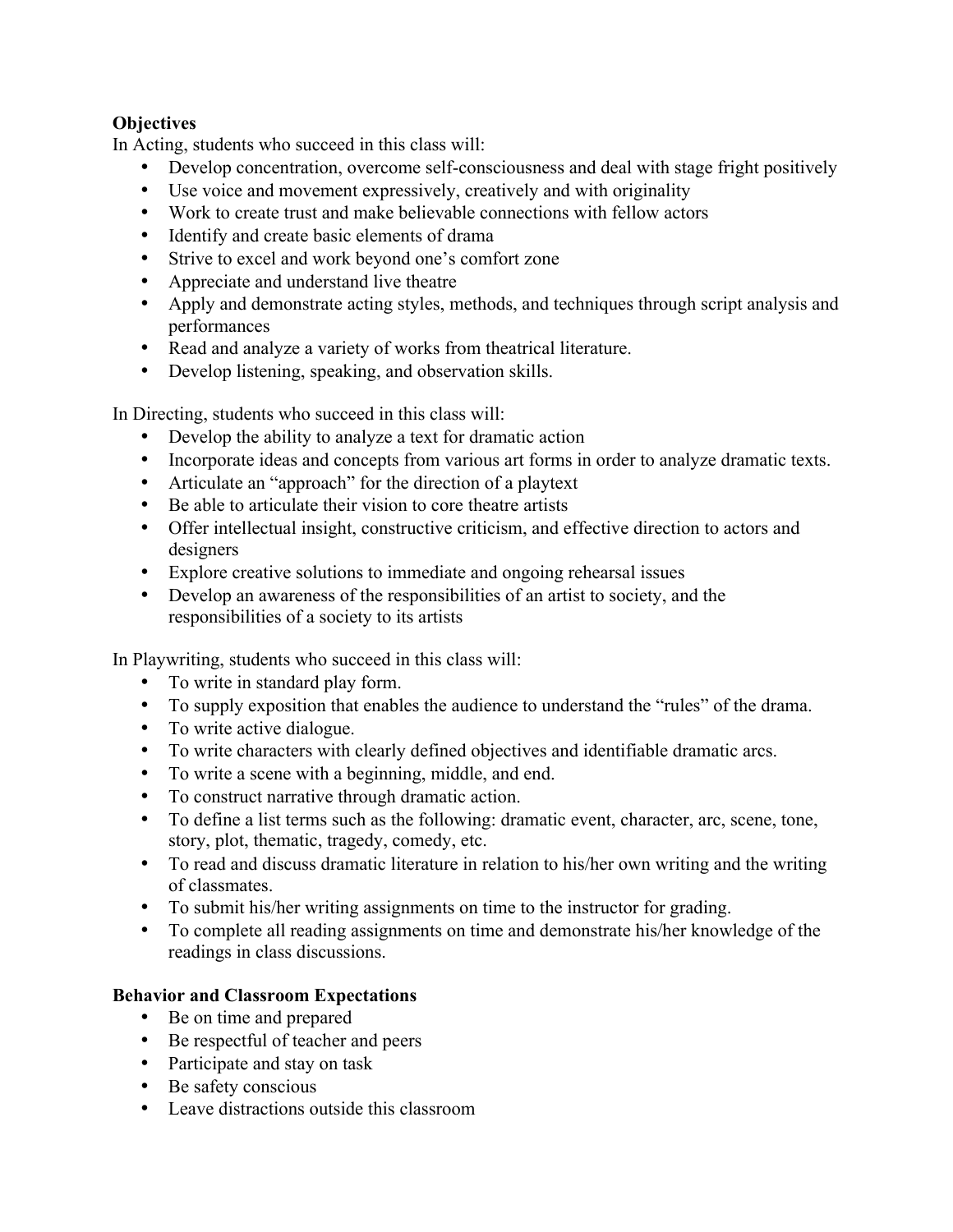#### **Cell Phone Policy**

• As a matter of courtesy, please turn off or put on silent all cell phones, pagers, and other communication and entertainment devices prior to the beginning of class. Notify me in advance if you are monitoring an emergency, for which cell phone ringers should be switched to vibrate.

#### **Macbooks**

• Use of laptops during class for note-taking or web research related to the course can be helpful to learning. But if you are the kind of person who cannot resist the temptation to take a peek at email or other websites, you should just keep your laptop off and stowed away. If it looks to me like you are distracted, I will ask you to turn the screen around so that I and the rest of the class can see what you were looking at.

## **Emails/Schoology Messages**

- No replies after 10pm
- No email assignments

#### **Office Hours**

• I am constantly here because of rehearsals and other events. I am extremely flexible and can meet before or after school. Just check with me on my availability.

#### **Consequences for Behavior Problems**

#### **(Serious offenses result in immediate referral.)**

- 1. One Verbal Warning
- 2. Private Detention
- 3. Parent Conference
- 4. Referral to Administrator

## **Grading Rubric**

| Participation                  | 33% (Evaluated daily by instructor)                    |
|--------------------------------|--------------------------------------------------------|
| Written work, tests            | 33% Notes, journal, plans, short answer tests          |
| Performances and presentations | 33% Exercises and performances presented for the class |

Please remember, Theatre as a subject and a craft is very subjective and does not always lend itself to objective grading – I can't necessarily count the number of wrong (whatever that may mean) answers – assignments will be scored/graded under the fairest circumstances, but also considering the best interest desire to motivate growth in the student as a person, thinker, and actor.

#### **Attendance**

- Regular participation in class discussions and activities is paramount to success.
- Your learning will occur through doing, observing, and evaluating performances. Any day you miss hurts your learning and that of the class.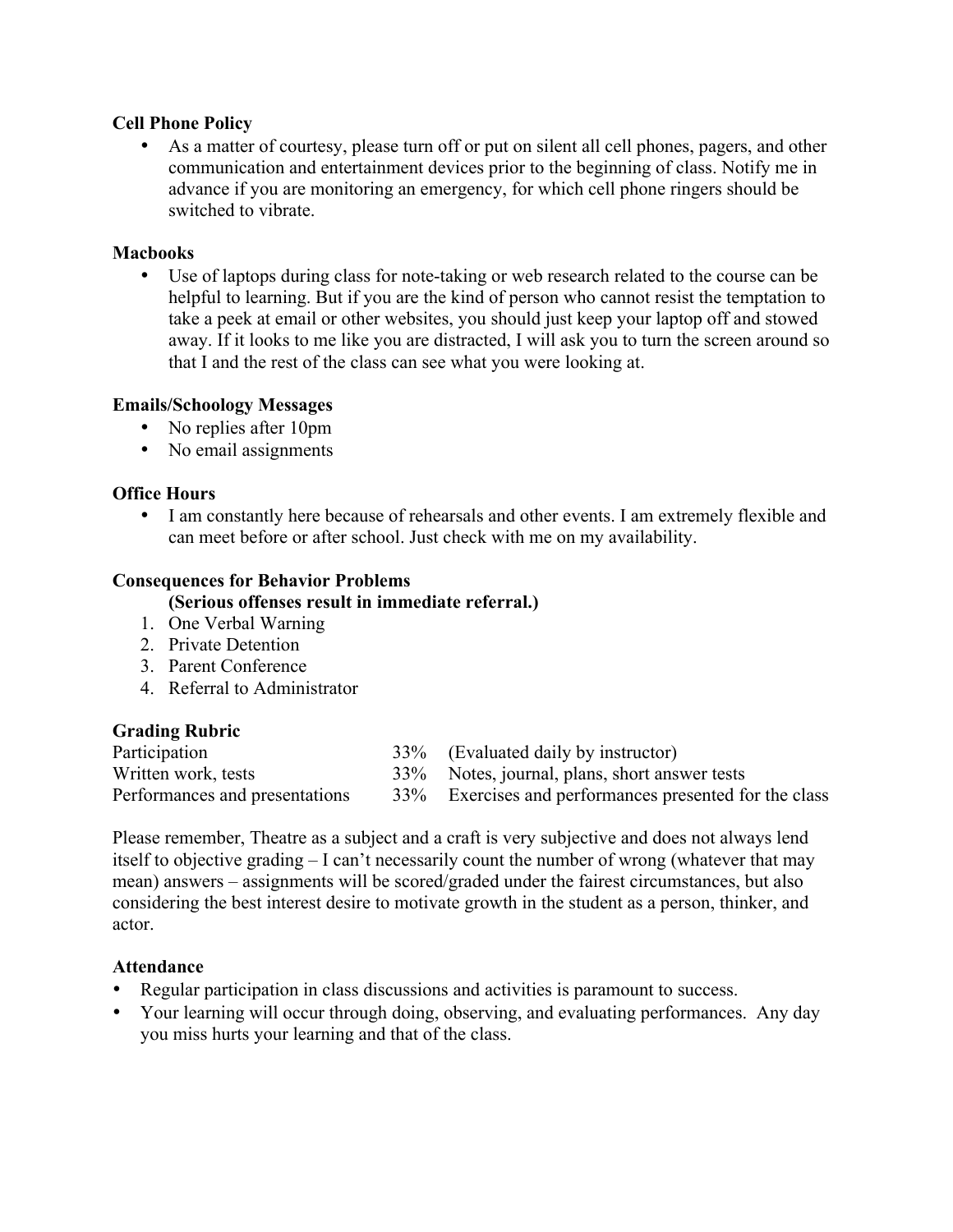#### **Make-up Work**

**Students are responsible for obtaining and completing all notes, classwork, homework, quizzes, and tests assigned on days of absences.** Arrange with Mr. Burgess to make up quizzes or tests. You must complete missed assignments in the allotted time after your absence or you will receive a zero.

#### **If for some reason you do not attend class on the day of a performance, be aware, you will be required to perform when you return to school, or receive a zero.**

## **Extra Credit**

To encourage students to attend plays, extra credit can be earned as follows:

- Student attends a stage play or musical during a semester
- Within 5 school days of attending the play, student turns in 100 word report & ticket stub
- Student will be awarded **1 point added to his or her final class grade** (maximum 5 extra points)

## **Required Class Materials**

| Yes! Paper or plastic organizer to hold Acting materials                                      |
|-----------------------------------------------------------------------------------------------|
| Yes! Composition book, 50-100 pages                                                           |
| Yes! White college-ruled                                                                      |
| Yes! Neat handwriting, black or dark blue pen                                                 |
| Always bring a pencil for writing in scripts                                                  |
| Yes! Always bring any script you have been assigned                                           |
| Reprints of script from teacher will cost \$ .25 per page                                     |
| Yes! Student's clothing must allow full participation in acting exercises and<br>performances |
|                                                                                               |

#### **Textbook (All texts remain in the classroom unless checked out for the night):**

- The Stage and the School
- Theatre- Art in Action
- Basic Drama Projects
- Acting Tips by Jon Jory
- **Scripts** are the property of either Highlands High School or Mr. Burgess. You will check out scripts for use and they must be turned back into the theatre library when you are finished. You will be charged \$10.00 for every unreturned or damaged script.

## **Course Outline and Topics Covered (Not all listed):**

- o Foundations of Acting
- o Acting styles such as Stanislavsky and more
- o Dialects
- o Stage Combat
- o Movement
- o Voice
- o Monologue work
- o Scene work
- o How to break down a script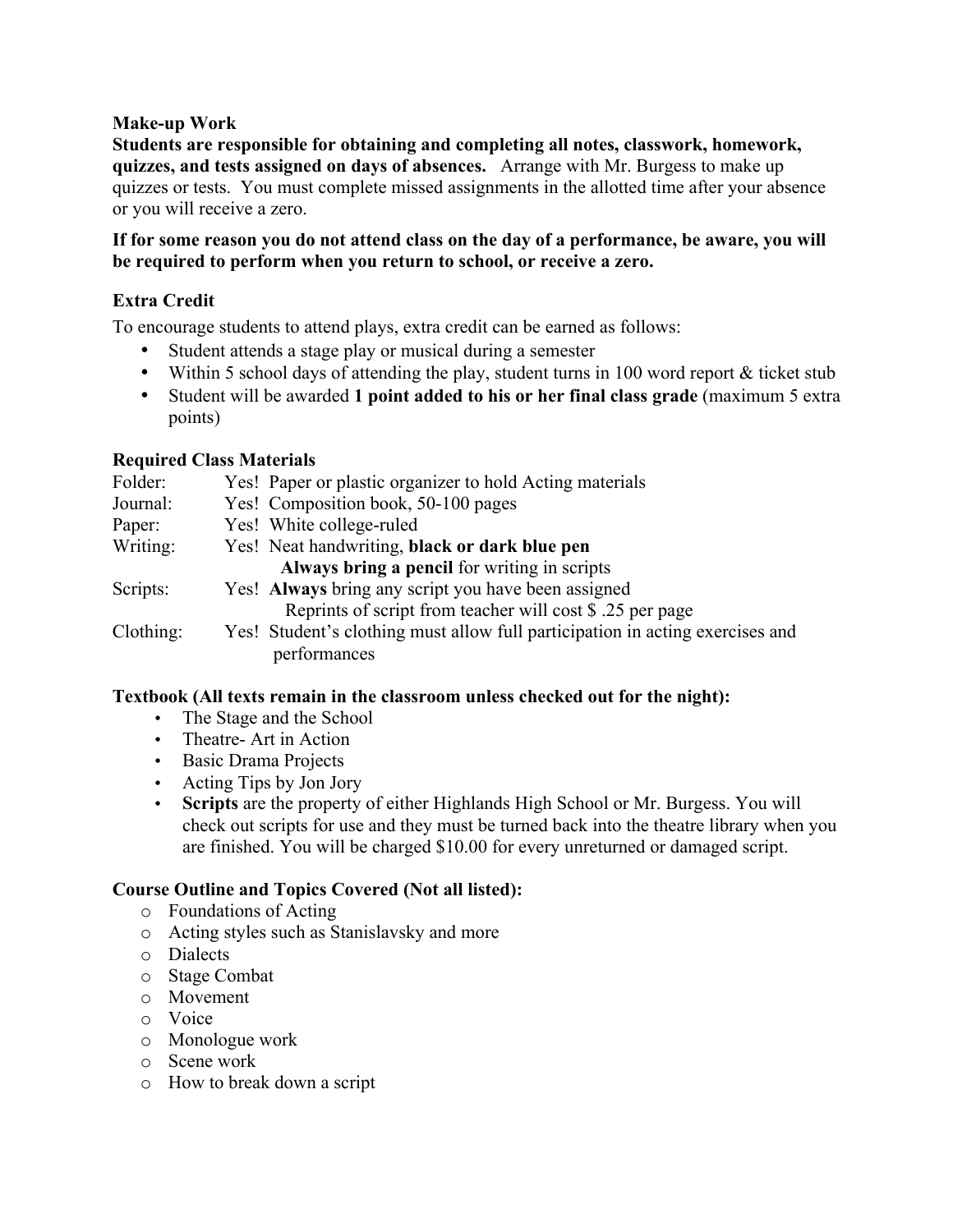# Directing:

- o Play Analysis
- o Composition
- o Picturization
- o Movement
- o Working with the Actor
- o Themes
- o Concept
- o Play Production

Playwriting:

- o Structure
- o Developing Characters
- o Dramatic Action
- o Language
- o Theatricality
- o Themes
- o Rewriting
- o Producing